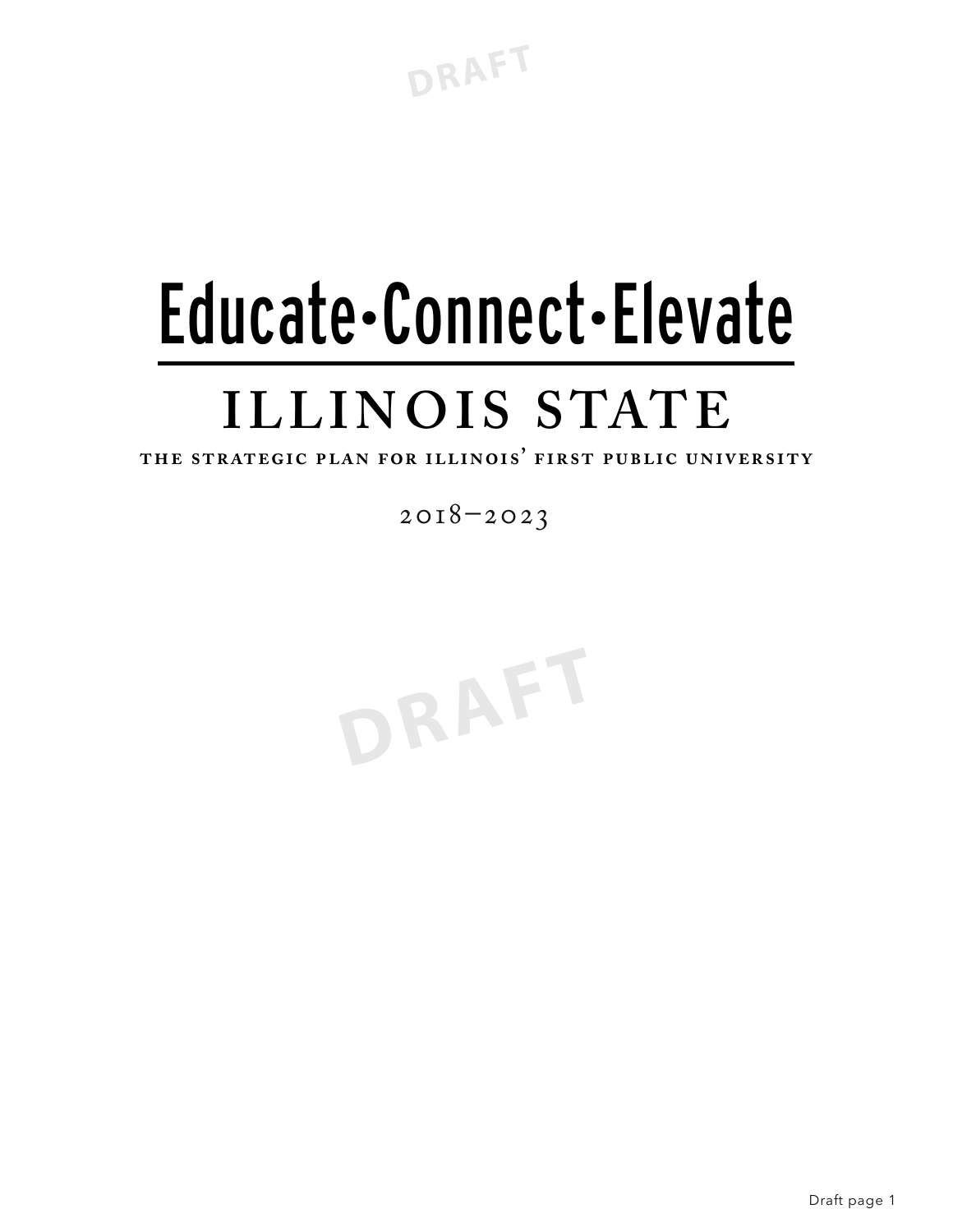**DRAFT**

### A message

**FROM PRESIDENT DIETZ**

Dear Colleagues,

I am pleased to present this draft of *Educate, Connect, Elevate: Illinois State – The Strategic Plan for Illinois' First Public University 2018-2023*. No doubt, the first thing you will notice is that the University's strategic plan has a new name. That name change came about after a great deal of thought, consultation, and input from campus stakeholders.

*Educating Illinois*, has been Illinois State's guiding document for nearly two decades and has gone through several updates during its lifetime. As part of the periodic review process, I commissioned a 24-member task force to revise, update, and build upon the strength of the plan. The task force members consulted with the campus community through online surveys, open forums, and focused discussions to gather input throughout the planning process. Feedback showed a desire to build on the strengths and successes of the plan, and to emphasize Illinois State's broad educational reach. *Educate, Connect, Elevate* expresses that idea in simple yet elegant terms.

I encourage you to take the time to review this draft strategic plan for the years 2018-2023 and submit your comments, suggestions, and questions at EducatingIllinois.IllinoisState.edu. Your feedback will help to refine the final plan that will be submitted to shared governance bodies and the Board of Trustees for approval in the spring of 2018.

*Educate, Connect, Elevate: Illinois State* will serve as a guide for divisions, units, and offices in planning and resource allocation decisions, and its success depends on the collective work of the University community. Thank you in advance for your willingness to take part in this important planning process that will help to shape the future of Illinois State University.

Respectfully,

Larry H. Dietz President

### Mission

We at Illinois State University work as a diverse community of scholars with a commitment to fostering a small-college atmosphere with large-university opportunities. We promote the highest academic standards in our teaching, scholarship, public service, and the connections we build among them. We devote all of our resources and energies to creating the most supportive and productive community possible to serve the citizens of Illinois and beyond.

### Vision

Illinois State University will remain a national leader and be recognized world-wide for educating high-achieving, motivated students who seek an individualized and transformative experience at an institution that:

- Offers premier undergraduate and graduate programs that integrate emerging and innovative ideas with traditional knowledge and methods;
- Generates knowledge through high-quality scholarship (research and creative activities);
- Supports student learning through a seamless integration of curricular and co-curricular activities that actively engage students and broaden their perspectives; and
- Serves the region, state, nation, and world through its commitments to responsible stewardship, meaningful civic engagement, cultural enrichment, and the development of global citizens.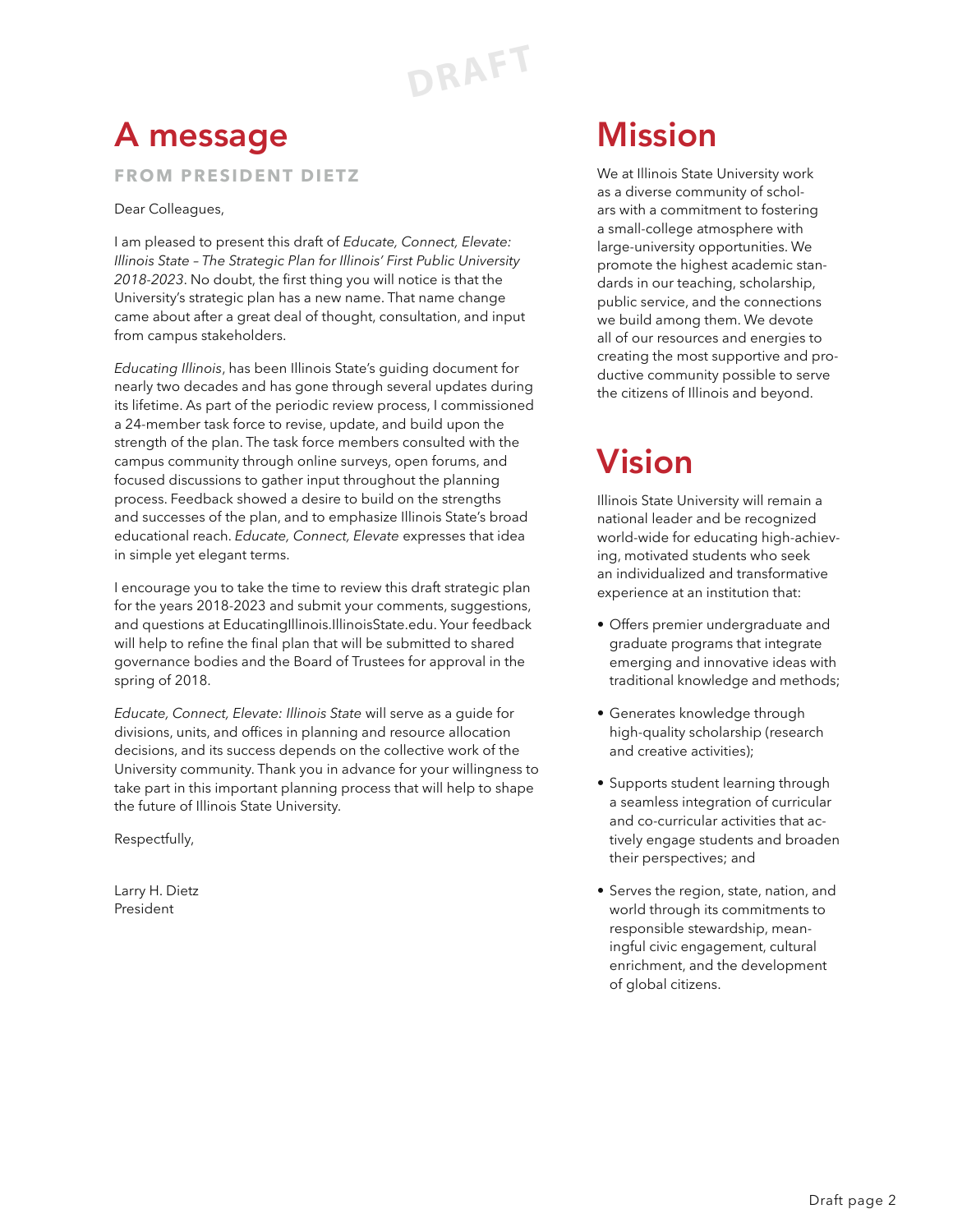### Core Values

#### **LEARNING AND SCHOLARSHIP**

Illinois State University works with students as partners in their educational development so they appreciate learning as an active and lifelong process. The University contributes new knowledge through research and creative activities in which all students, faculty, and staff are encouraged to participate. Faculty members embrace a model that values their contributions as both teachers and scholars in a balanced way.

#### **INDIVIDUALIZED ATTENTION**

Illinois State University provides a supportive environment that focuses on each student as an individual. The University immerses learners in teaching and scholarship, fosters academic and personal growth, recognizes unique educational aspirations, and values each faculty and staff member's contributions to student success.

#### **DIVERSITY AND INCLUSION**

Illinois State University affirms and encourages community and a respect for differences by fostering an inclusive environment characterized by cultural understanding, ethical behavior, and social justice. The University supports a diverse faculty and staff who mentor a diverse student population. The University endeavors to provide opportunities for all students, staff, and faculty to participate productively in a global society.

#### **RESPECT**

Illinois State University fosters a culture characterized by mutual respect, a civil exchange of ideas, and a collaborative approach to problem-solving. Faculty, staff, and students acknowledge others' rights to express differing opinions; they listen to opposing views conscientiously; and, when disagreeing, they do so responsibly.

#### **CIVIC ENGAGEMENT**

Illinois State University prepares students to be informed and engaged global citizens who will craft, promote, and further positive goals for the betterment of society. The University promotes active learning experiences through which students will gain an awareness and understanding of civic engagement as a lifelong responsibility.

#### **COLLABORATION**

Members of the University community work collaboratively to ensure the success of the University. They are dedicated to participating in shared governance, building on prior accomplishments, and making ongoing improvements. The University partners with business, industry, government, and educational entities to provide leadership in local, statewide, national, and international initiatives; expand service and outreach; and enhance financial support for instructional, scholarly, and service activities.

#### **INTEGRITY**

Illinois State University promotes an environment defined by the highest ethical standards. Leadership of the University is characterized by stability, adherence to shared values, collaborative decision-making, and accountable stewardship of all university resources. Teaching and learning, including research and creative activities, are conducted at the highest level of academic quality and integrity.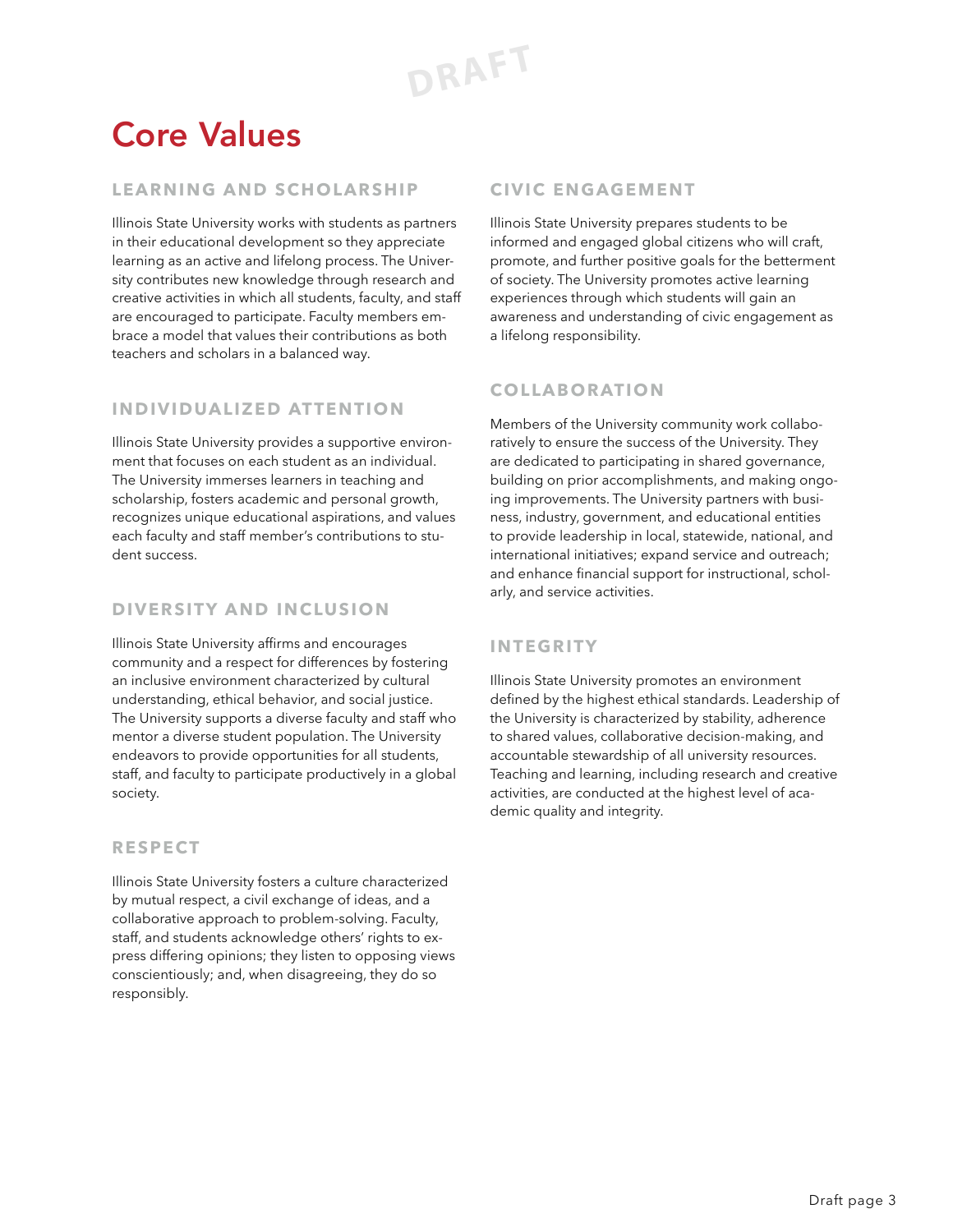**DRAFT**

### Strategic Directions, Objectives, and Actions

#### **I. ENHANCE STRENGTH AND**

**STABILITY**

#### **A) Manage enrollment for institutional success**

- 1. Maintain high-quality academic student profile and sustain enrollment through increased enrollment of transfer, international, underrepresented, and non-traditional students
- 2. Ensure attendance at Illinois State University is affordable and accessible for students and their families through increasing financial support for student scholarships
- 3. Increase retention and graduation rates
- 4. Increase number and value of graduate stipends/ assistantships, among other strategies to support quality of graduate programs

#### **B) Support talent management to attract and retain high-quality faculty and staff**

- 1. Increase the competitiveness of faculty and staff salaries
- 2. Enhance learning and professional development opportunities
- 3. Promote activities that support well-being

#### **C) Strengthen financial position**

- 1. Diversify and augment revenue
- 2. Explore alternative business models and support structures
- 3. Enrich the culture of philanthropy

#### **D) Utilize best practices to enhance institutional effectiveness**

- 1. Review, update, and align university plans with Educate, Connect, Elevate Illinois State
- 2. Increase collaboration across departments and divisions
- 3. Leverage data analytics to inform decision-making
- 4. Optimize space utilization and development to advance the University's mission
- 5. Ensure a safe and secure physical and virtual environment

#### **II. FOSTER INNOVATION**

- **A) Support academic program offerings to meet enrollment demand in current and emerging fields of study**
- 1. Develop and support online and distance education programs where pedagogically appropriate and feasible
- 2. Facilitate the development and growth of interdisciplinary programs
- 3. Refine processes for the development of new academic programs

#### **B) Support advancement of research, creative works, and knowledge generation**

- 1. Increase grant-writing activities and administrative support for scholarship
- 2. Enhance cross-disciplinary research efforts
- 3. Accelerate development and marketing of mission-consistent intellectual property where promising

#### **C) Enhance organizational infrastructure to support innovation and collaboration**

- 1. Create more spaces that encourage collaborative research, teaching, and other learning activities
- 2. Further integrate curricular and co-curricular programs that prepare students for success
- 3. Utilize technological solutions that enhance productivity and creativity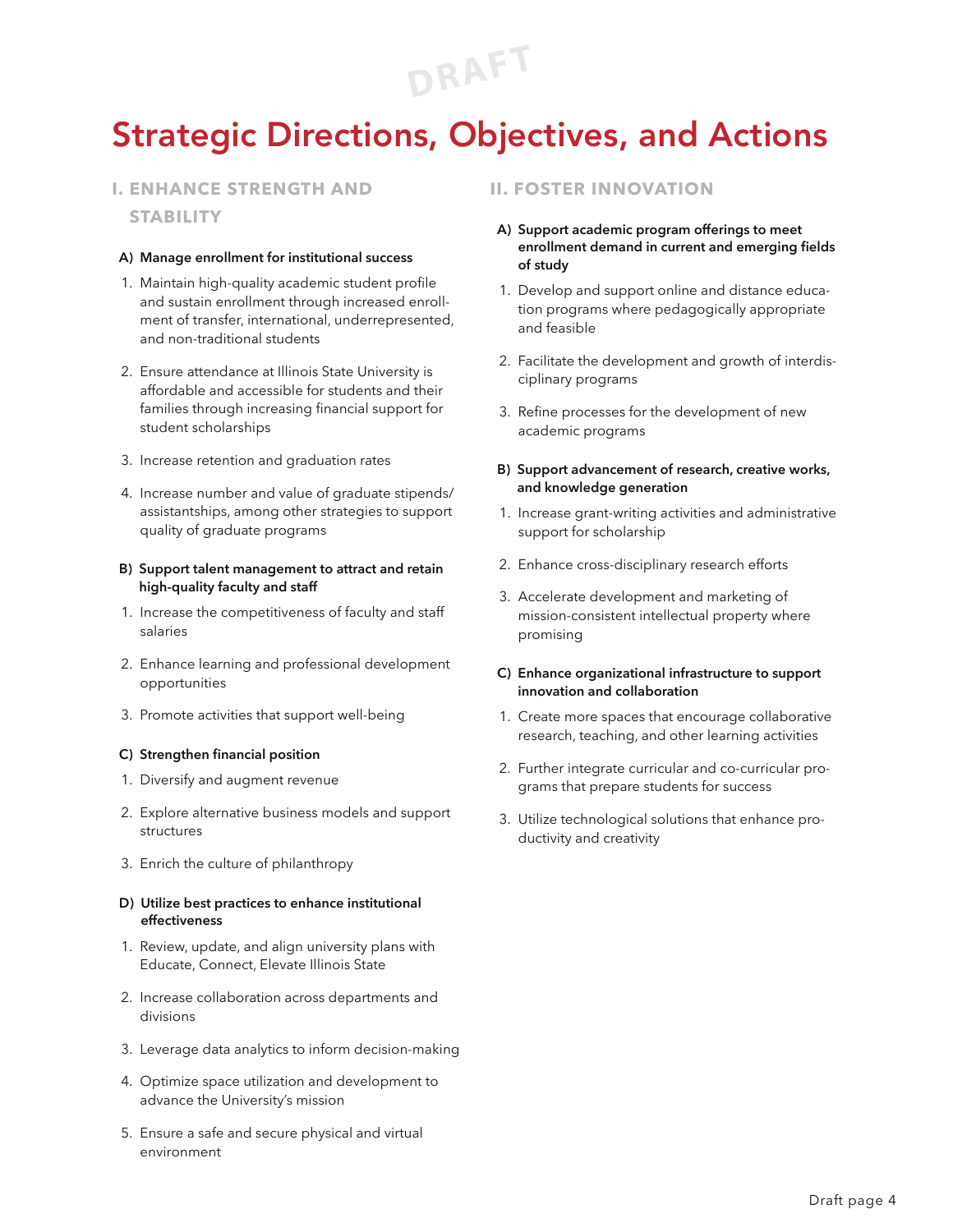**DRAFT**

#### **III. NURTURE DIVERSITY AND INCLUSION**

- **A) Enhance diversity of faculty, staff, and student populations across the inclusion spectrum**
- 1. Provide access to, and increase awareness of, resources for the recruitment of diverse faculty, staff, and students
- 2. Increase and promote practices that aid in the retention of faculty, staff, and students
- 3. Optimize support services for onboarding faculty, staff, and students

#### **B) Invigorate the campus community by providing a welcoming and inclusive environment**

- 1. Provide additional professional development toward cultural competency and inclusion
- 2. Create and invest in spaces that value and capitalize on diversity
- 3. Increase campus and community awareness of achievements and initiatives that promote diversity and inclusion

#### **C) Advance learning experiences that help faculty, staff, and students succeed in a global society**

- 1. Increase the number of, variety of, and accessibility for students to participate in study abroad and international experiences
- 2. Increase the number of faculty in international collaboration and exchanges
- 3. Infuse diverse perspectives into the curriculum, co-curriculum, and other programs and initiatives
- 4. Increase the number of, and participation in, interdisciplinary studies and programs that explore diversity

#### **IV. ENRICH ENGAGEMENT**

#### **A) Foster partnerships offering collaborative and mutually beneficial opportunities**

- 1. Increase opportunities for alumni and friends to create enduring connections that promote knowledge and resource sharing
- 2. Facilitate new partnerships with individuals, businesses, governmental entities, and organizations
- 3. Sustain and grow existing external relationships
- **B) Involve more faculty, staff, and students in outreach, engagement, and research opportunities locally, regionally, and globally**
- 1. Create awareness of opportunities for students to engage in research
- 2. Increase the number and quality of opportunities that engage students in research with faculty
- 3. Recognize, promote, and encourage civic engagement and service learning
- 4. Enhance the ability of members of the University community to engage with each other, internal and external resources, and university partners

#### **C) Embed personal well-being and professional development initiatives into campus culture**

- 1. Expand wellness and professional development opportunities
- 2. Deepen integration of wellness initiatives across campus
- 3. Promote wellness and professional development opportunities

#### **D) Integrate approaches to engage students in career development and readiness**

- 1. Support efforts to assess student career outcomes and placement in graduate and professional school
- 2. Promote integrated career development and readiness opportunities throughout the collegiate career
- 3. Enhance student connections with alumni and employer networks